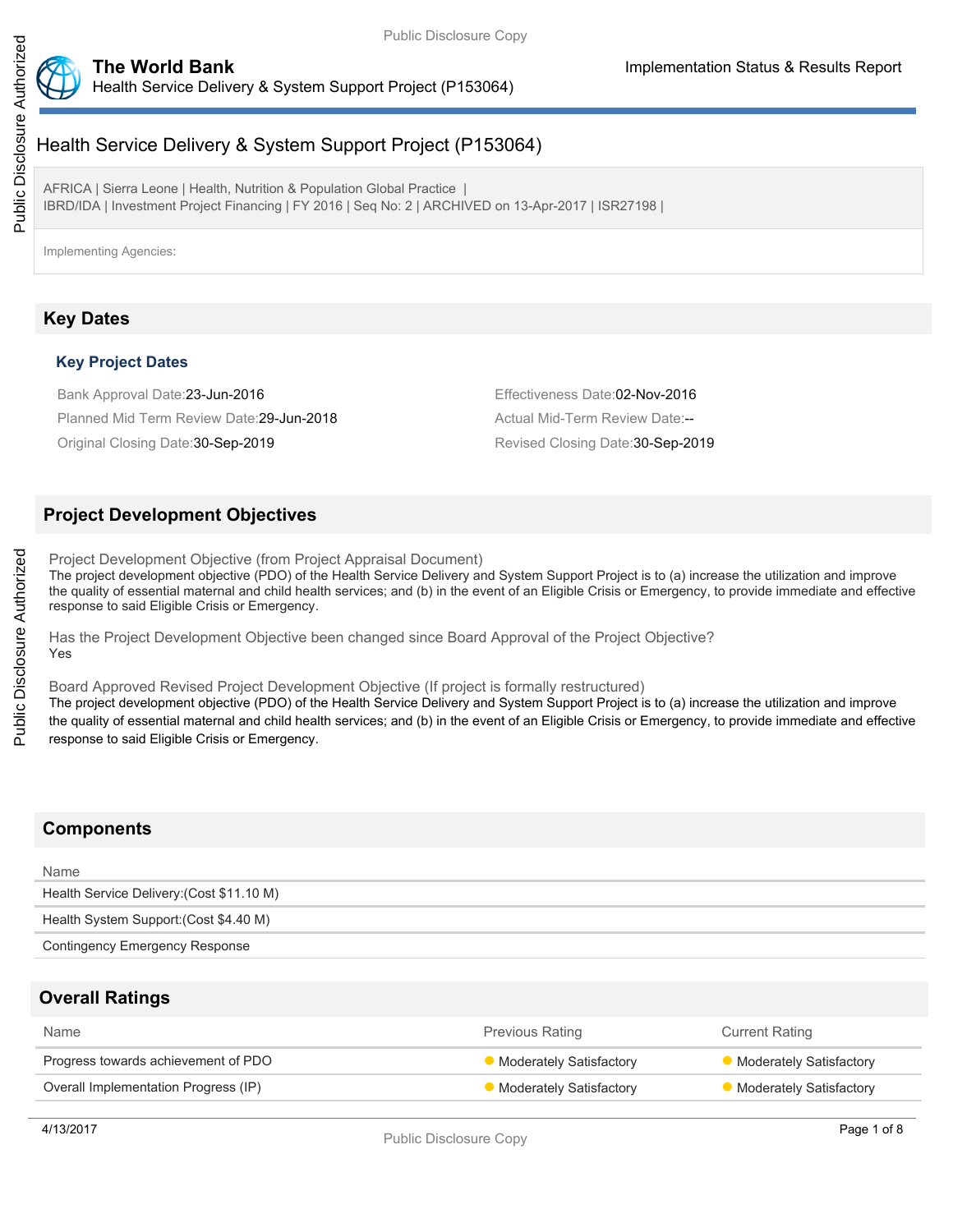

#### **The World Bank Implementation Status & Results Report** Health Service Delivery & System Support Project (P153064)

| $\sim$<br>atino | ша | antia |  |
|-----------------|----|-------|--|

## **Implementation Status and Key Decisions**

The Government has fulfilled all project effectiveness conditions and the project became effective on November 2, 2016. The project was successfully launched during January 9-23, 2017 mission. Ministry of Health and Sanitation has demonstrated a strong ownership over the Project. The Project Designated Account has been opened and Disbursement under Project has started. The first year work plan has been finalized.

### **Risks**

### **Systematic Operations Risk-rating Tool**

| Rating at Approval | <b>Previous Rating</b> | <b>Current Rating</b> |
|--------------------|------------------------|-----------------------|
| • Moderate         | • Moderate             | • Moderate            |
| • Substantial      | • Substantial          | • Substantial         |
| • Moderate         | • Moderate             | • Moderate            |
| • Substantial      | • Substantial          | • Substantial         |
| • Substantial      | • Substantial          | • Substantial         |
| • Substantial      | • Substantial          | • Substantial         |
| • Moderate         | • Moderate             | • Moderate            |
| • Moderate         | • Moderate             | • Moderate            |
| $--$               | $--$                   | $-$                   |
| • Substantial      | • Substantial          | • Substantial         |
|                    |                        |                       |

## **Results**

### **Project Development Objective Indicators**

| ► Percentage of pregnant women attended 4 or more times by any health personnel (Percentage, Custom) |                 |                   |                  |             |  |
|------------------------------------------------------------------------------------------------------|-----------------|-------------------|------------------|-------------|--|
|                                                                                                      | <b>Baseline</b> | Actual (Previous) | Actual (Current) | End Target  |  |
| Value                                                                                                | 78.90           | $- -$             | 97.20            | 91.00       |  |
| Date                                                                                                 | 31-Dec-2013     | $- -$             | 23-Mar-2017      | 30-Sep-2019 |  |
|                                                                                                      |                 |                   |                  |             |  |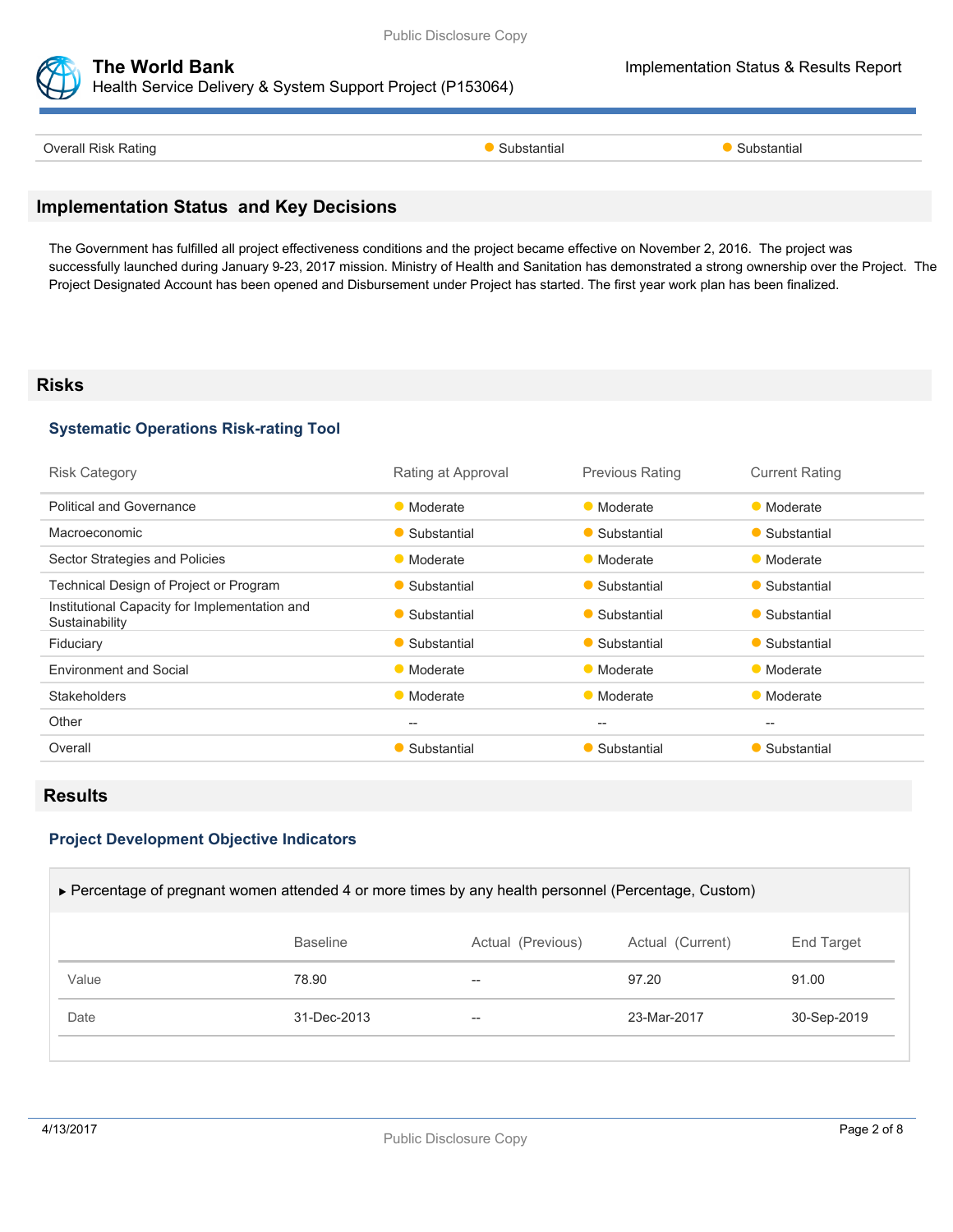

| ▶ Percentage of births attended by skilled health personnel (doctors, midwives, nurses and MCH Assistants) (Percentage,<br>Custom) |                 |                   |                  |             |  |  |
|------------------------------------------------------------------------------------------------------------------------------------|-----------------|-------------------|------------------|-------------|--|--|
|                                                                                                                                    |                 |                   |                  |             |  |  |
|                                                                                                                                    | <b>Baseline</b> | Actual (Previous) | Actual (Current) | End Target  |  |  |
| Value                                                                                                                              | 72.40           | 72.40             | 89.20            | 83.00       |  |  |
| Date                                                                                                                               | 31-Dec-2013     | 30-Jun-2016       | 20-Jan-2017      | 30-Sep-2019 |  |  |
|                                                                                                                                    |                 |                   |                  |             |  |  |

### Percentage of pregnant women receiving Tetanus Toxoid (TT) 2 or more times (Percentage, Custom)

|       | <b>Baseline</b> | Actual (Previous) | Actual (Current) | End Target  |
|-------|-----------------|-------------------|------------------|-------------|
| Value | 89.30           | 89.30             | 91.00            | 96.00       |
| Date  | 31-Dec-2013     | 30-Jun-2016       | 20-Jan-2017      | 30-Sep-2019 |

| ► Percentage of children (0-11 months) fully vaccinated (Percentage, Custom) |                 |                   |                  |             |  |
|------------------------------------------------------------------------------|-----------------|-------------------|------------------|-------------|--|
|                                                                              | <b>Baseline</b> | Actual (Previous) | Actual (Current) | End Target  |  |
| Value                                                                        | 86.50           | 86.50             | 84.90            | 93.00       |  |
| Date                                                                         | 31-Dec-2013     | 30-Jun-2016       | 20-Jan-2017      | 30-Sep-2019 |  |
|                                                                              |                 |                   |                  |             |  |

| Direct project beneficiaries (Number, Core) |                 |                   |                  |              |  |
|---------------------------------------------|-----------------|-------------------|------------------|--------------|--|
|                                             | <b>Baseline</b> | Actual (Previous) | Actual (Current) | End Target   |  |
| Value                                       | 6,190,280.00    | $- -$             | 7,092,113.00     | 6,756,831.00 |  |
| Date                                        | 31-Dec-2013     | $- -$             | 20-Jan-2017      | 30-Sep-2019  |  |
|                                             |                 |                   |                  |              |  |

| Female beneficiaries (Percentage, Core Supplement) |                 |                   |                  |            |  |
|----------------------------------------------------|-----------------|-------------------|------------------|------------|--|
|                                                    | <b>Baseline</b> | Actual (Previous) | Actual (Current) | End Target |  |
| Value                                              | 50.00           | 50.00             | 50.00            | 70.00      |  |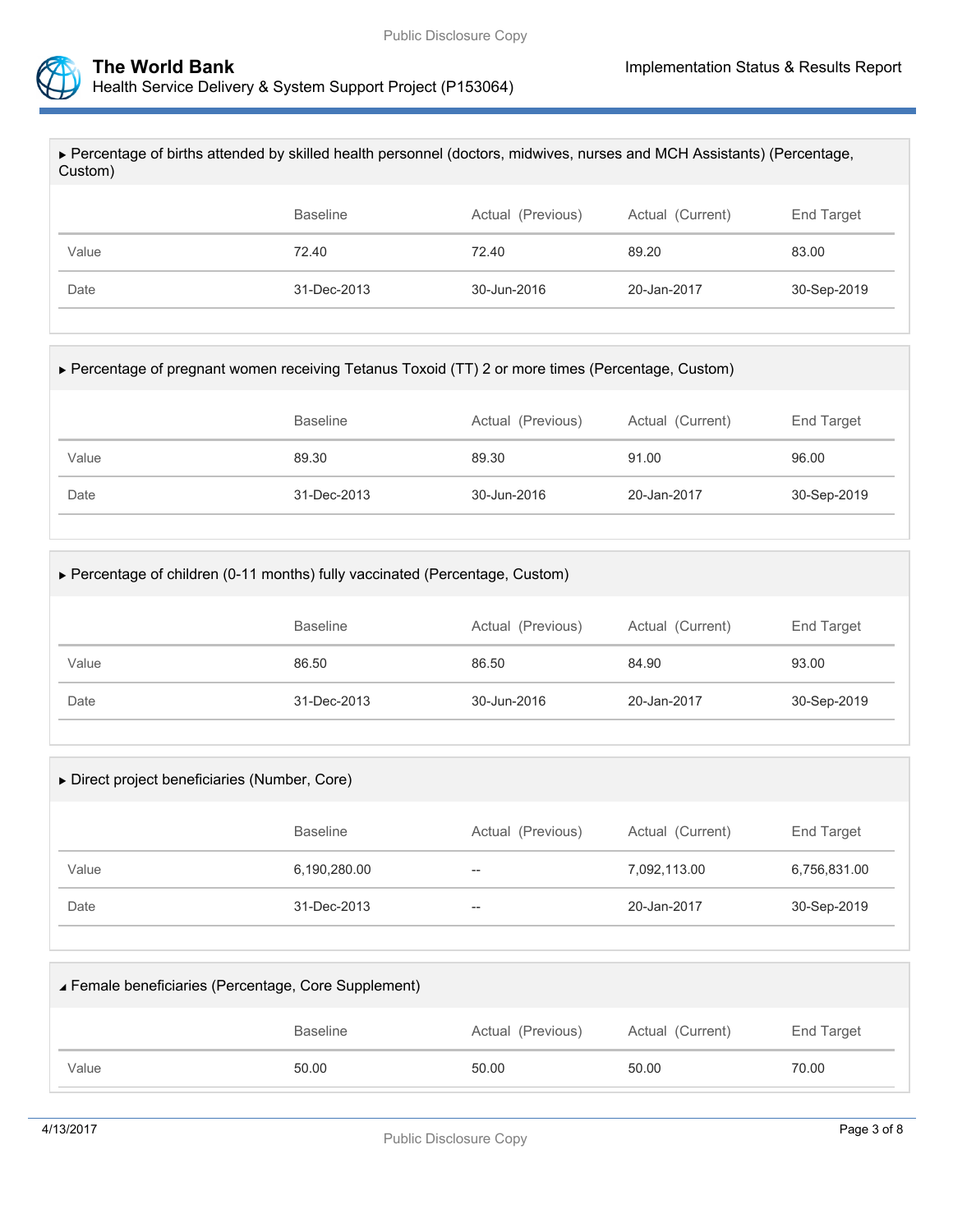



### $\triangleright$  Pregnant women (number) (Number, Custom Supplement)

|       | Baseline   | Actual (Previous) | Actual (Current) | End Target |
|-------|------------|-------------------|------------------|------------|
| Value | 309.814.00 | 309.814.00        | 297,869.00       | 338,213.00 |

#### Population located at more than 5km from a PHU (Number, Custom Supplement)

|       | <b>Baseline</b> | Actual (Previous) | Actual (Current) | End Target   |
|-------|-----------------|-------------------|------------------|--------------|
| Value | 1,238,056.00    | 1,238,056.00      | 1,238,056.00     | 1,351,366.00 |
|       |                 |                   |                  |              |

#### Overall Comments

The values for all PDO indicators but one have been updated.

Measurement of the indicator "Population (number) located at more than 5km from a PHU" is problematic. The baseline value was supposed to come from DHS 2013. However, the survey only gave the value of population located beyond 5 miles (equivalent to 8 kilometers) rather than 5 kilometers. It is expected an update would be available after 2018 DHS survey.

#### **Intermediate Results Indicators**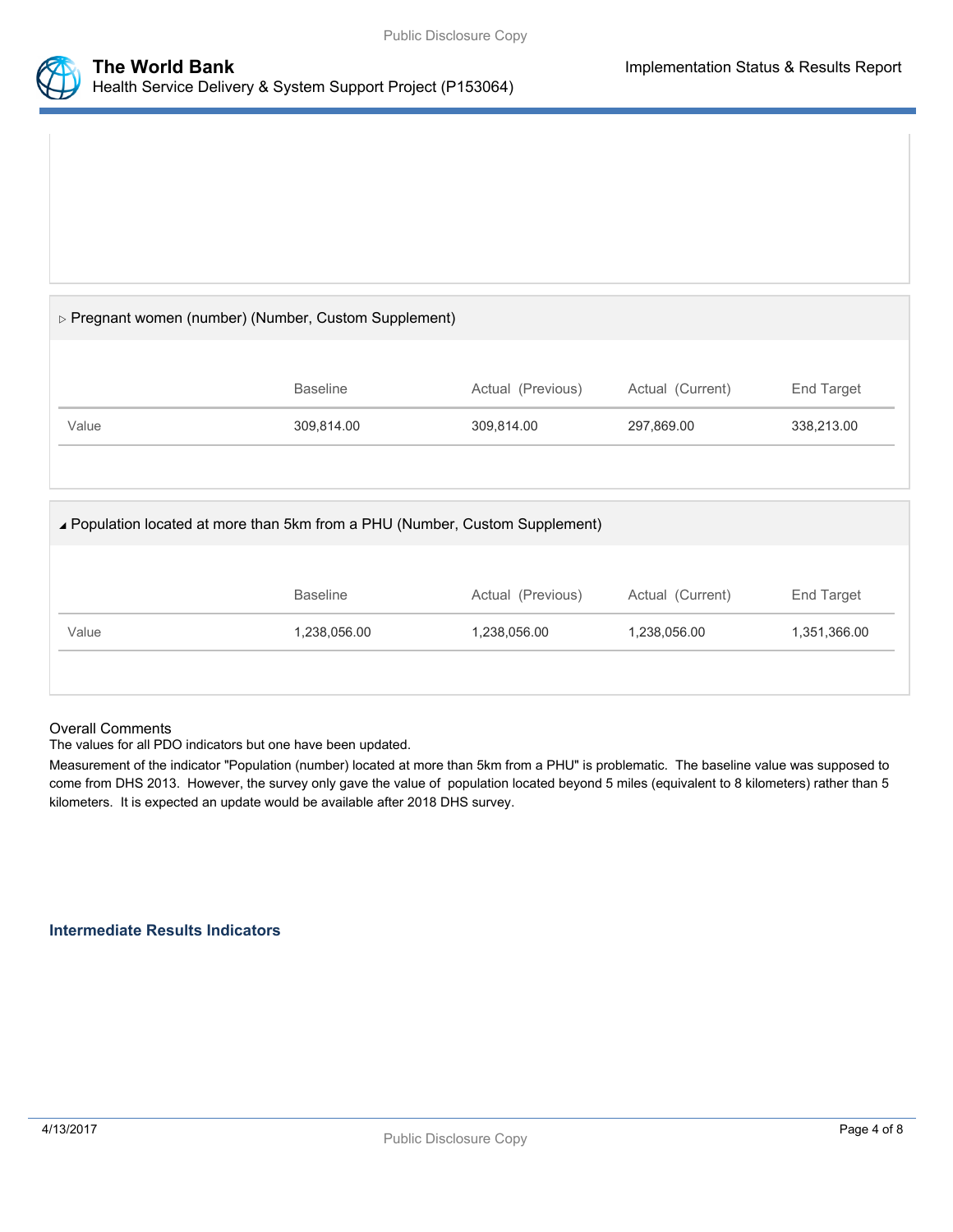

| ▶ Percentage of hard-to-reach communities with at least one active CHW present (Percentage, Custom) |                 |                          |             |             |  |
|-----------------------------------------------------------------------------------------------------|-----------------|--------------------------|-------------|-------------|--|
| Actual (Current)<br>End Target<br><b>Baseline</b><br>Actual (Previous)                              |                 |                          |             |             |  |
| Value                                                                                               | 37.00           | $\overline{\phantom{m}}$ | 37.00       | 90.00       |  |
| Date                                                                                                | $31 - Oct-2015$ | $\hspace{0.05cm}$        | 27-Jan-2017 | 30-Sep-2019 |  |
|                                                                                                     |                 |                          |             |             |  |

| ► Percentage of households safely storing & handling drinking water (inspected population) (Percentage, Custom) |             |             |             |             |  |
|-----------------------------------------------------------------------------------------------------------------|-------------|-------------|-------------|-------------|--|
| Actual (Current)<br><b>Baseline</b><br>Actual (Previous)<br>End Target                                          |             |             |             |             |  |
| Value                                                                                                           | 4.30        | 4.30        | 4.30        | 30.00       |  |
| Date                                                                                                            | 31-Dec-2013 | 30-Jun-2016 | 27-Jan-2017 | 30-Sep-2019 |  |

| $\triangleright$ Number of outpatient visits per 10,000 population (Number, Custom) |                  |             |             |             |  |
|-------------------------------------------------------------------------------------|------------------|-------------|-------------|-------------|--|
|                                                                                     | Actual (Current) | End Target  |             |             |  |
| Value                                                                               | 5,709.00         | 5,709.00    | 5,031.00    | 6,950.00    |  |
| Date                                                                                | 31-Dec-2013      | 30-Jun-2016 | 27-Jan-2017 | 30-Sep-2019 |  |
|                                                                                     |                  |             |             |             |  |

| ► Percentage of CHWs rated as "good performer" by their community (Percentage, Custom) |                  |             |             |             |  |
|----------------------------------------------------------------------------------------|------------------|-------------|-------------|-------------|--|
|                                                                                        | Actual (Current) | End Target  |             |             |  |
| Value                                                                                  | 0.00             | 0.00        | 0.00        | 80.00       |  |
| Date                                                                                   | 31-Dec-2013      | 30-Jun-2016 | 27-Jan-2017 | 31-Dec-2019 |  |
|                                                                                        |                  |             |             |             |  |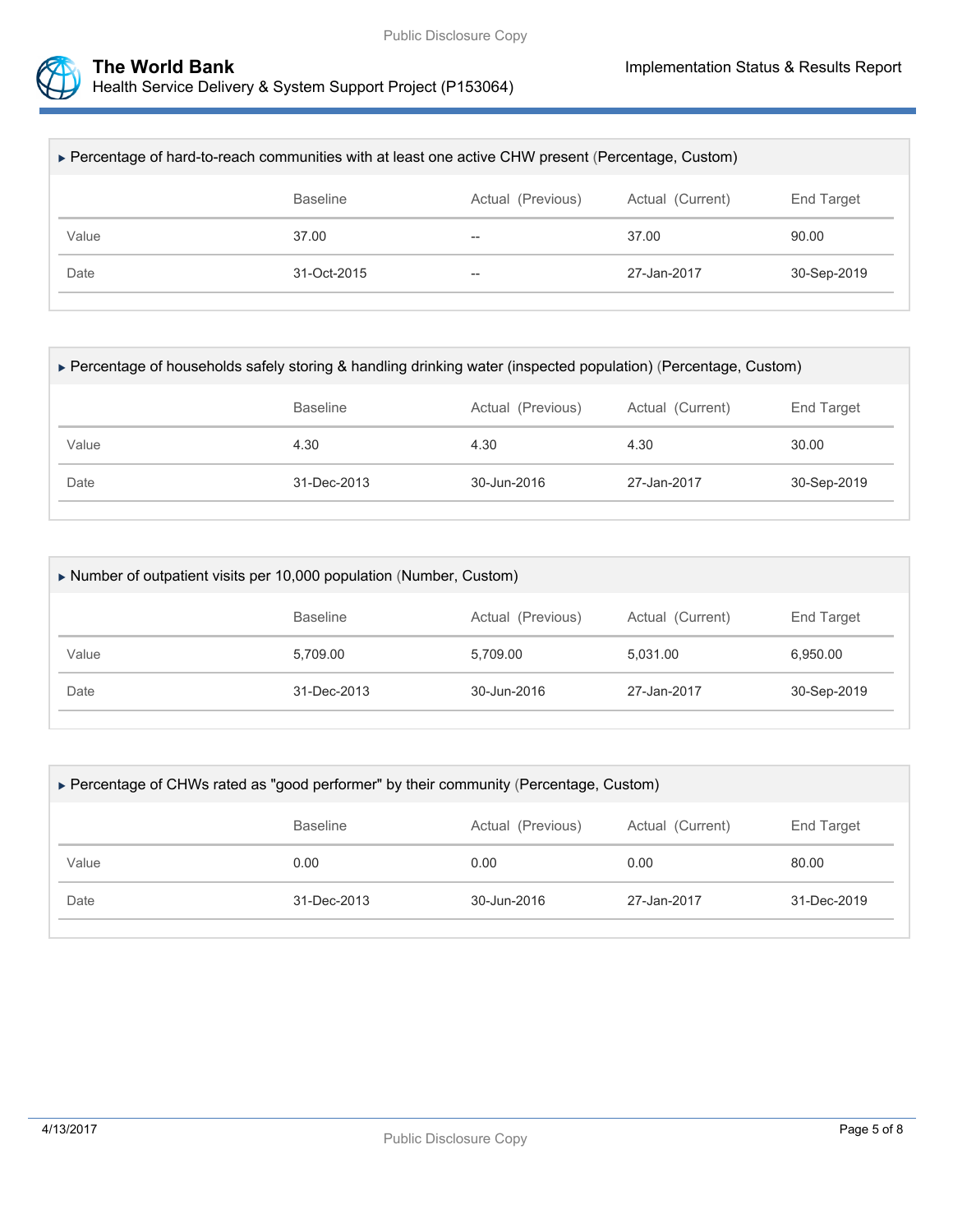

| ► Student Intakes: Clinical Specialization (including Surgery, Pediatrics, Internal Medicine, Obstetrics and Gynecology, Family<br>Medicine (Number, Custom) |                   |                       |             |             |  |  |
|--------------------------------------------------------------------------------------------------------------------------------------------------------------|-------------------|-----------------------|-------------|-------------|--|--|
| Actual (Current)<br><b>Baseline</b><br><b>End Target</b><br>Actual (Previous)                                                                                |                   |                       |             |             |  |  |
| Value                                                                                                                                                        | 2.00              | 2.00                  | 3.00        | 14.00       |  |  |
| Date                                                                                                                                                         | $31 - Dec - 2013$ | $30 - \frac{1}{2016}$ | 27-Jan-2017 | 30-Sep-2019 |  |  |
|                                                                                                                                                              |                   |                       |             |             |  |  |

| ▲ Student Intakes: Midwives (Number, Custom Supplement) |                 |      |                  |            |  |
|---------------------------------------------------------|-----------------|------|------------------|------------|--|
|                                                         | <b>Baseline</b> |      | Actual (Current) | End Target |  |
| Value                                                   | 0.00            | 0.00 | 120.00           | 120.00     |  |
|                                                         |                 |      |                  |            |  |

| ► Percentage of routine/HMIS reporting units submitting timely and complete reports according to national guidelines<br>(Percentage, Custom) |                                                                        |    |             |             |  |  |
|----------------------------------------------------------------------------------------------------------------------------------------------|------------------------------------------------------------------------|----|-------------|-------------|--|--|
|                                                                                                                                              | <b>Baseline</b><br>Actual (Previous)<br>Actual (Current)<br>End Target |    |             |             |  |  |
| Value                                                                                                                                        | 75.00                                                                  | -- | 93.80       | 95.00       |  |  |
| Date                                                                                                                                         | $31 - Dec - 2015$                                                      | -- | 27-Jan-2017 | 30-Sep-2019 |  |  |
|                                                                                                                                              |                                                                        |    |             |             |  |  |

| ▶ Percentage of maternal deaths reviewed among suspected maternal deaths (Percentage, Custom) |                   |             |             |             |  |
|-----------------------------------------------------------------------------------------------|-------------------|-------------|-------------|-------------|--|
| Actual (Previous)<br>Actual (Current)<br><b>Baseline</b><br>End Target                        |                   |             |             |             |  |
| Value                                                                                         | 0.00              | 0.00        | 94.00       | 90.00       |  |
| Date                                                                                          | $31 - Dec - 2013$ | 30-Jun-2016 | 27-Jan-2017 | 30-Sep-2019 |  |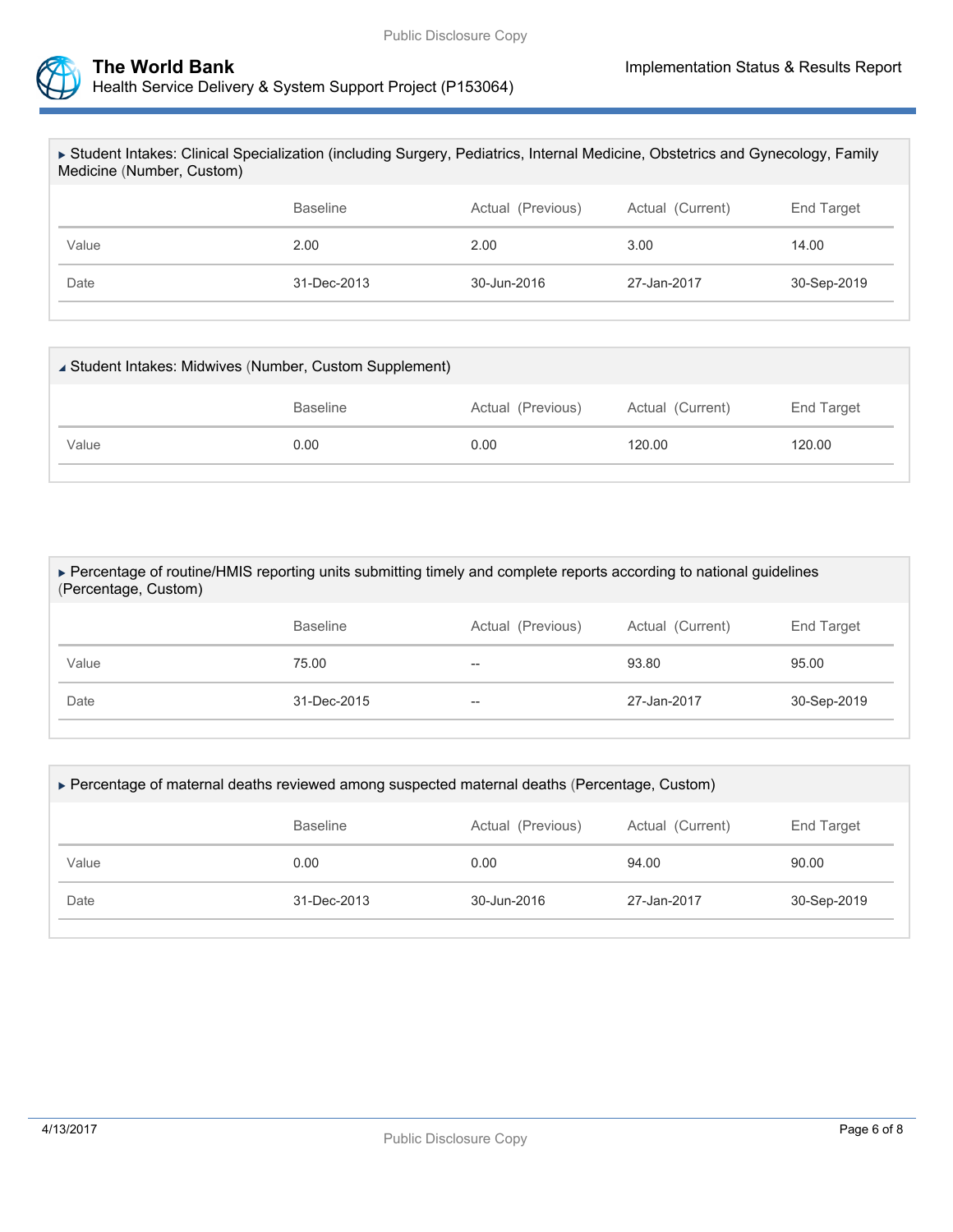

| ► Percentage of SLA applications approved (or recommended for resubmission) within 6 weeks from the date of submission<br>(Percentage, Custom) |                                                          |    |             |             |  |  |
|------------------------------------------------------------------------------------------------------------------------------------------------|----------------------------------------------------------|----|-------------|-------------|--|--|
|                                                                                                                                                | <b>Baseline</b><br>Actual (Previous)<br>Actual (Current) |    |             |             |  |  |
| Value                                                                                                                                          | 0.00                                                     | -- | 100.00      | 100.00      |  |  |
| Date                                                                                                                                           | $31 - Dec - 2013$                                        | -- | 27-Jan-2017 | 30-Sep-2019 |  |  |
|                                                                                                                                                |                                                          |    |             |             |  |  |

#### Overall Comments

All but the following three intermediate indicators have been updated using census 2015.

"number of pregnant women located more than 5km from a PHU" will be available after DHS 2018 survey.

"Percentage of hard-to-reach communities with at least one active CHW present" will be available after SARA 2017.

"Percentage of households safely storing & handling drinking water (inspected population)" will be available after MICS in 2018

### **Data on Financial Performance**

#### **Disbursements (by loan)**

| Project                    | Loan/Credit/TF  | <b>Status</b> | Currency      | Original | Revised      | Cancelled                 | <b>Disbursed</b> | Undisbursed        |                   | <b>Disbursed</b> |
|----------------------------|-----------------|---------------|---------------|----------|--------------|---------------------------|------------------|--------------------|-------------------|------------------|
| P153064                    | IDA-58460       | Effective     | <b>USD</b>    | 10.00    | 10.00        | 0.00                      | 0.00             | 9.60               |                   | $0\%$            |
| P153064                    | <b>TF-A2598</b> | Effective     | <b>USD</b>    | 5.50     | 5.50         | 0.00                      | 0.50             | 5.00               |                   | 9%               |
| <b>Key Dates (by loan)</b> |                 |               |               |          |              |                           |                  |                    |                   |                  |
| Project                    | Loan/Credit/TF  | <b>Status</b> | Approval Date |          | Signing Date | <b>Effectiveness Date</b> |                  | Orig. Closing Date | Rev. Closing Date |                  |
| P153064                    | IDA-58460       | Effective     | 23-Jun-2016   |          | 04-Aug-2016  | 02-Nov-2016               | 30-Sep-2019      |                    | 30-Sep-2019       |                  |
| P153064                    | <b>TF-A2598</b> | Effective     | 23-Jun-2016   |          | 04-Aug-2016  | 02-Nov-2016               | 30-Sep-2019      |                    | 30-Sep-2019       |                  |

### **Cumulative Disbursements**